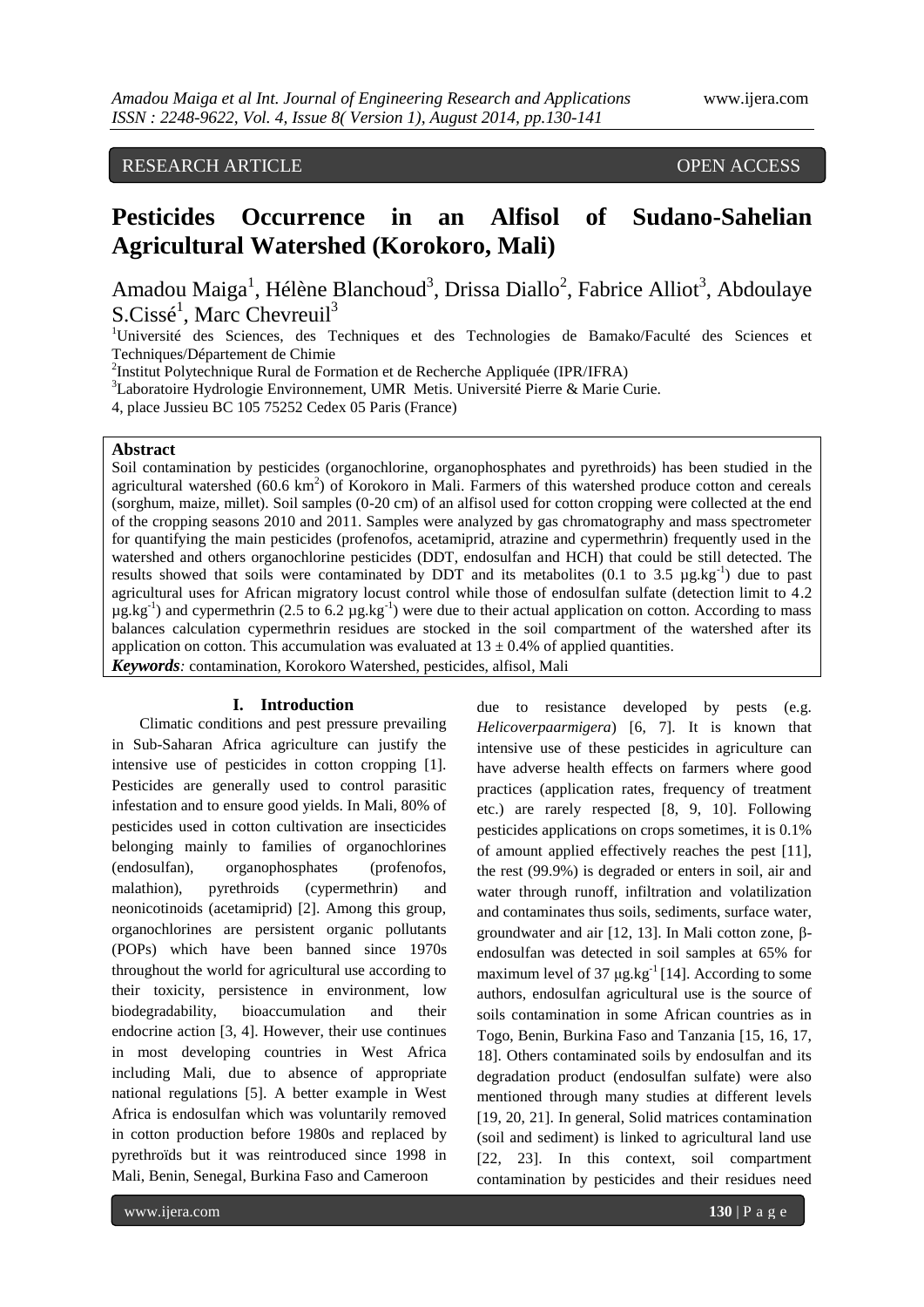today more better attention in West Africa and Mali in particular. The objective of this study is to assess the state of soil contamination of the small agricultural Korokoro watershed (a cotton production one) by organochlorine pesticides, organophosphates and pyrethroids.

# **II. Materials and methods**

**2.1 Study area** Korokoro watershed  $(60.6 \text{ km}^2)$  is located between 12°42'N and 12°50'N and 7°22'W and 7°28'W in Koulikoro region on the right bank of Niger River at 70 km from Bamako **(Fig.1).** It is occupied by 10,000 inhabitants spread among four villages or farming hamlets (Kodalabougou, Chonikoro, Sido and Fiéna). In general, the watershed relief is dominated by sandstones hills (500 m), small cuirassed hills (300-400 m), glacis (200 m) and depressions. The climate is Sudano-Sahelian one, characterized by a long dry season (November to May) and a short rainy season (June to October). Annual rainfall is variable (from 700 to 800 mm) according years. Temperatures undergo little fluctuation.

However, they are high in March and May (36°C to 39°C) and low in December to February (below 20°C). The main soil compartment is dominated by three mainly soils which were identified and classified According to Soil Taxonomy of United State Agriculture Department (USDA). These soils are: Entisol (78.3%, of the watershed surface) Alfisol (18.7%) and Inceptisol (0.1%). Cotton fields that retain our attention here are mainly located on Alfisol. Crops (cotton, sorghum, maize, millet etc.) occupy 25% of the watershed area [24]. Cotton cropping requires the use of chemical inputs including insecticides (organochlorines, organophosphates and pyrethroids) to fight insects as *Helicoverpa armigera, Aphis gossypii etc*.

## **2.2 Used pesticides identification**

In order to assess Korokoro watershed soils contamination, it has been necessary to identify pesticides used in cotton production at local scale. So, surveys have been conducted from 2009 to 20011 in 4 villages or hamlets (Kodalabougou, Chonikoro, Fiena and Sido) of the watershed **(Fig. 1).** A questionnaire was addressed to individually or groups in order to obtain required informations : pesticide formulations, doses frequency and period of their application during the cropping season. These surveys were later supplemented by informations from the Compagnie Malienne de Développement des Textiles (CMDT).



**Fig.1** Investigation sites and sampling points in Korokoro watershed

#### **2.3 Soil sampling**

Soils sampling was conducted in investigative sites during 2010 and 2011 cropping seasons. This soil sampling was carried out according to Cissé and al, 2003 [25] and samples were collected in surface horizons (0-20 cm) at the end of cotton growing seasons**.** In August 3, 2010, soils were sampled in four cotton plots after pesticides applications in two sites. (**Table 4**): Kodalabougou (2 plots) and fiena (2 plots). However, in September 21, 2011, soil samples were taken in fourteen cotton plots after phytosanitary treatments in four sites (**Table 5**): Kodalabougou (9 plots), fiena (2 plots), Sido (1 plot) and Chonikoro (2 plots). Soils sampling was organized to share each plot into three parts in order to have composite samples for each part and representative ones from each plot in reference to AFNOR, 1999 [26]. All sampling points were georeferenced with a Garmin GPS 72 (**Fig. 1).** In laboratory, to ensure stability of pesticides residues, soil samples were frozen at -20 °C and they have been later transported from Bamako (Mali) to Paris (France) for analysis.

# **2.4 Particle size distribution and chemical analysis of soils**

Particle size distribution analyzes were performed according to the international method with pipetting of Robinson whose principe is based on Stokes law. A test sample was realized with 20 g of soil previously treated with hydrogen peroxide for organic matter destruction and sodium hexametaphosphate for aggregates dispersion. Coarser fractions (coarse silt and sand) were obtained by dry sieving (sieves AFNOR of 50 um and Prolabo of 2 mm) and the fine particles (clay and silt) were determined with the Robinson pipette. Five classes of particle sizes were considered: clay  $(< 2 \mu m)$ , fine silt (2-20  $\mu$ m), coarse silt (20-50  $\mu$ m), fine sand (50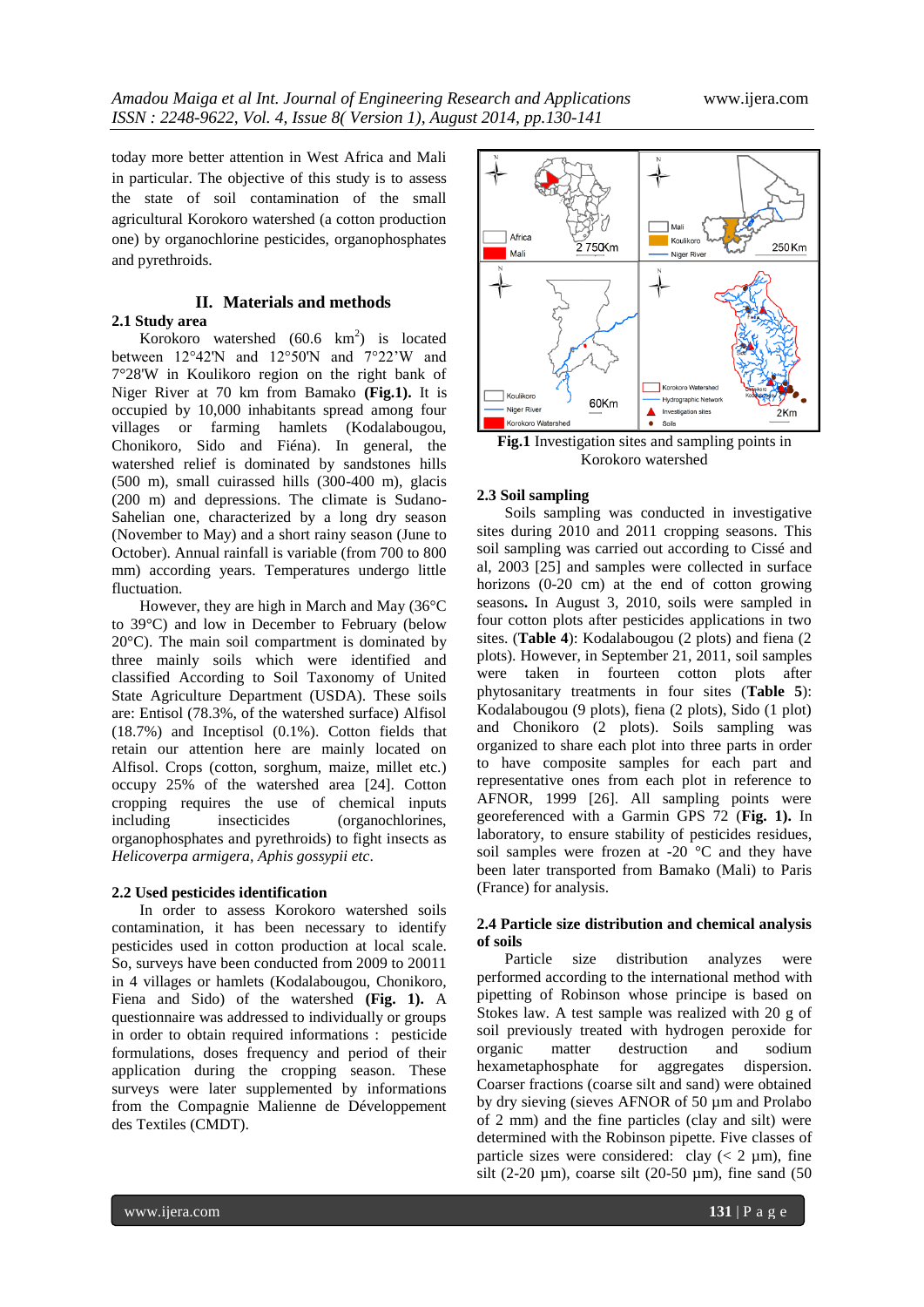to 200 µm) and coarse sand (200 µm to 2 mm). Soil pH was measured in a suspension of soil/water 1/2.5 by the electrometric method of pH meter with glass electrode (Hach SENSION 156) and then pHKCl was determined after addition of 3.72 g of KCl in the above mixture followed by centrifugation at 2000 rpm min-1 for 1 hour. Organic carbon content of soil samples was determined by ANNE analytical method application (1945). Total phosphorus and total nitrogen were analyzed by an auto analyzer of type P-MANIFOLD BRAY after Kjeldahl mineralization. Exchangeable bases were determined by atomic absorption spectrometer (AAnalyst 200, PerkinElmer).

#### **2.5 Pesticides analysis in soil samples**

In scientific cooperation context, Korokoro watershed soils were transported from Bamako (Mali) to Paris (France) and were analyzed in Laboratoire Hydrologie and Environnement of UMR Metis at Université Pierre & Marie Curie. They were subjected to the same pesticides which were used in Korokoro watershed (cypermethrin, acetamiprid, atrazine, profenofos and endosulfan).

#### 2.5.1 Reagents and standards

Solvents, acetone, n-hexane, isooctane, diethyl ether and ethyl acetate were supplied by Sigma-Aldrich GmbH Laborchemikalien as well as pesticide standards (atrazine, profenofos, cypermethrin, acetamiprid), internal standards solutions (PCB  $30/107$ ,  $10$  ng. $\mu L^{-1}$  in isooctane and triphenyl phosphate,  $10$  ng. $\mu L^{-1}$  in isooctane) and 16 organochlorine pesticides mix  $(2000 \text{ ng.}\mu\text{L}^{-1})$  in hexane/toluene 1:1, (v/v), LGC Standards). PCB 30 and 107 were used as internal standard to quantify organochlorines pesticides and atrazine but profenofos, cypermethrin and acetamiprid were quantified by triphenyl phosphate. Standards were high purity (99.7% to 99.9%, Dr. Ehrenstorfer, GmbH) and all solutions were stored in a refrigerator at 4°C.

## 2.5.2 Extraction and purification

Extraction and purification proceeding for the most pesticides (endosulfan, profenofos, cypermethrin, atrazine and acetamiprid) used in this study are inspired of others scientific works [27, 28]. Soil samples were lyophilized (Alpha 1- 4 LD plus) during 48 hours, sieved with a wire sieve of 1 mm in diameter. Then, 5 g of samples were introduced into each glass centrifugation tube of 50 mL followed by 15 mL of acetone/hexane (50:50,  $v/v$ ) and 10  $\mu$ L of the solution of each internal standard. Tubes were treated with ultrasonic bath (Branson 2510) for 20 minutes and then centrifuged (Sigma 2-15) at 2500 rpm for 5 minutes. Supernatant was transferred into amber glass tubes of 40 mL. Two extractions were

thus carried out and followed by rinsing tubes with 5 mL of hexane while passing at vortex, centrifugation and decanting the supernatant as described above. Extracts were then concentrated under nitrogen flow (Alpha gas Smartop 1) to 2 mL and then purified on a Florisil cartridge (LC-Supelclean TM Florisil® SPE) which were conditioned beforehand with 10 mL of hexane/ethyl acetate. Extracts were added to each cartridge and eluted with 10 mL of the above mixture of 80:20 (v/v) in amber glass tubes of 15 mL. Five blanks were prepared with extraction solvent hexane/acetone (50:50,  $v/v$ ) as samples for detection limit (LOD). Finally, all extracts were concentrated, transferred into vial and analyzed with a gas chromatograph associated to a mass spectrometer.

#### **2.6 Chromatographic analysis**

2.6.1 Soil analysis

Soils were analyzed with a gas chromatograph (Agilent Technologies, series 7890) associated to a mass spectrometer (5975C inert XL MSD) with detector, electron impact ionization (EI, 70 eV) and operating in a selective ion mode (SIM). Capillary column used is HP-5 (5% phenyl methyl Siloxan) of length 30 m, internal diameter 0.25 mm and 0.25 µm of film thickness. Carrier gas was helium of high purity (99.99%) and the flow rate was set at 1 mL.mn<sup>-1</sup>. Injection was performed in splitless mode and injection volume was 1 µL. Temperature program was set as described by [29]. About the mass spectrometer, temperatures of source and quadruple were respectively 230°C and 150°C, solvent delay was set at 5 minutes. Pesticides which were analyzed by gas chromatography are presented in **Fig. 2**. They were identified by internal standard calibration method. Linearity  $(r^2 > 0.997)$  was performed for each pesticide with the calibration line of eight points with standards solutions from 2 to 200 ng. Detection and quantification limits (LOD, LOQ) were calculated respectively by multiplying by 3 and 10 standard deviation of blank replicas [30].



**Fig.2**: Pesticides analyzed by gas chromatography associated to a mass spectrometer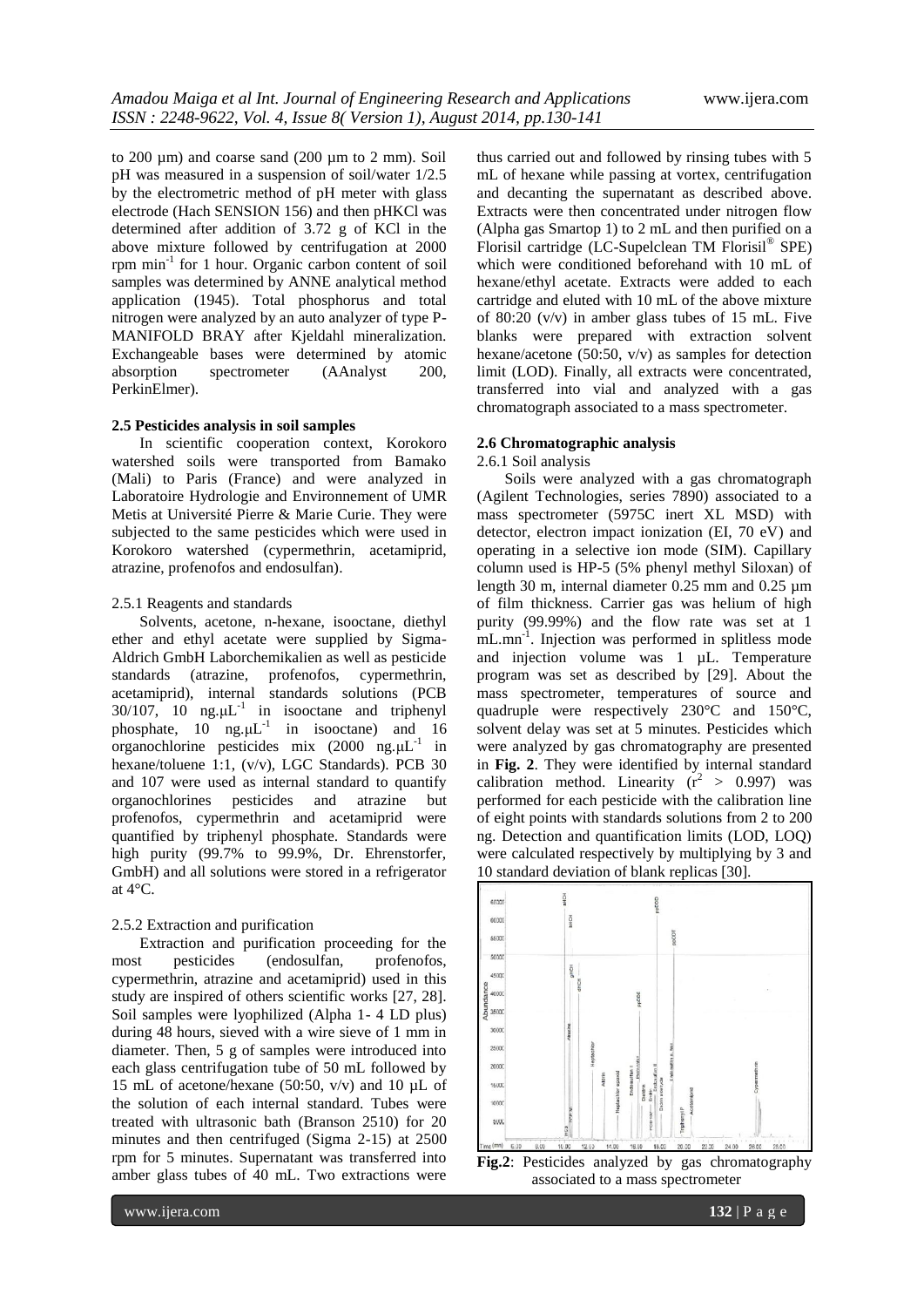#### 2.6.2 Recovery rate

To optimize extraction and purification methods, a spiking test was performed with three florisil cartridges (LC-Florisil® Supelclean TM, SPE) with a standard solution  $(1 \text{ ng.}\mu L^{-1})$  prepared with stock solutions  $(50 \text{ mg.L}^{-1})$  and solutions of internal standards (10 ng. $\mu L^{-1}$ ). Then, 50  $\mu L$  of the standard solution were added into each cartridge and elution was carried out in triplicate with 10 mL respectively of hexane/acetate ethyl in the proportions 80:20; 50:50 and 20:80, (v/v). All extracts were subjected to the same analytical protocol as soil samples.<br>Organochlorine pesticides, profenofos and Organochlorine pesticides, profenofos and cypermethrin were found more in the first fraction of hexane/acetate ethyl 80:20 (v/v) with a yield ranging from 48 to 105% according to pesticide. However, acetamiprid was not detected for this analytical method. Pesticides, retention time, internal standards, quantifier and qualifier ions (m/z), rate of recovery, limits of detection and quantification are listed in

#### **Table 1**.

# **2.7 Statistical analysis of data**

Analysis was based on correlation search between pesticides contents, particle size distribution and physico-chemical properties of soil samples. This correlation was more studied in the second cropping season (2011 for 33 soil samples) than the first one (2010 for 16 soil samples). Analysis was performed with SPSS 13.0 software (Statistical Package for the Social Sciences). It was based on Pearson correlation coefficient (significance level  $\alpha = 0.05$ ). In calculation, zero was assigned to samples whose levels were below to the detection limit. However, quantification limit half value was attributed to samples whose contents were below to the quantification limit.

#### **2.8 Estimation of pesticides residues stock in soils by mass balance method**

The soil compartment contamination of Korokoro watershed by cypermethrin and profenofos was better assessed during 2011 cotton cropping season than 2010 one. In 2011, these two pesticides were the main compounds which were applied respectively in cotton fields from upstream to downstream of the watershed. In order to quantify residual amounts of these pesticides in the soil compartment of Korokoro watershed, apparent density of the first 20 cm of the topsoil was determined. Soil samples were collected in cylindrical tubes (20 cm x 6cm, in polyvinyl chloride) in each cotton field the before plowing and phytosanitary treatment. In laboratory, soils were dried in an oven (Heraeus instrument) at 105 °C for 24 hours, weighed (with the balance KERN 440-47) and apparent density of each soil was expressed  $(kg.dm<sup>-3</sup>)$ . An overall mass balance was established solely on various uses of cypermethrin in cotton production through the watershed in spite of its strong presence in all soil samples compared to profenofos, acetamiprid and atrazine which generally remained below to the detection limit (< LOD). Here, the assessment is done according to the quantities of cypermethrin used in cotton fields during the cropping season 2011 and its levels in soil samples (collected 3 months after it application on cotton). The mass balance was calculated using the following equation:

$$
\sum Qstock = \sum Tmean \times H \times S \times d
$$

where **Qstock** is cypermethrin amount (µg) in stock through a given plot; **Tmean** is cypermethrin mean content ( $\mu$ g.kg<sup>-1</sup>) in surface horizon ( $\mathbf{H} = 0.2$  m), plot surface  $\mathbf{S}$  (m<sup>2</sup>) and soil apparent density **d** (kg.dm<sup>-3</sup>).

**Table 1**: Pesticides, retention time (min), quantifier and qualifier ions (m/z), limits of detection and quantification (LOD, LOQ,  $\mu$ g.kg<sup>-1</sup>, dry weight) and recovery rate (%)

| pesticides     | Retention<br>Time (mn) | Quantifier<br>ion $(m/z)$ | Qualifier<br>ion $(m/z)$ | Recovery<br>rate $(\%)$ | <b>LOD</b><br>$(\mu g.kg^{-1})$ | LOQ<br>$(\mu g.kg^{-1})$ |
|----------------|------------------------|---------------------------|--------------------------|-------------------------|---------------------------------|--------------------------|
| aHCH           | 10,003                 | 181                       | 183                      | $68 \pm 15$             | 0,06                            | 0,20                     |
| <b>HCB</b>     | 10,158                 | 284                       | 286                      | $78 \pm 17$             | 0,01                            | 0,02                     |
| atrazine       | 10,359                 | 200                       | 215                      | $78 \pm 20$             | 0,25                            | 0,84                     |
| bHCH           | 10,467                 | 181                       | 183                      | $71 \pm 16$             | 0,06                            | 0,18                     |
| PCB $30^a$     | 10,56                  | 256                       | 258                      |                         |                                 |                          |
| gHCH           | 10,653                 | 181                       | 183                      | $72 \pm 15$             | 0,09                            | 0,29                     |
| $d-HCH$        | 11,24                  | 181                       | 183                      | $68 \pm 15$             | 0,08                            | 0,28                     |
| heptachlore    | 12,344                 | 272                       | 274                      | $54 \pm 12$             | 0,91                            | 3,04                     |
| aldrin         | 13,308                 | 263                       | 265                      | $74 \pm 16$             | 0,05                            | 0,17                     |
| heptach epoxid | 14,412                 | 353                       | 355                      | $70 \pm 16$             | 0,05                            | 0,15                     |
| endosulfan I   | 15,589                 | 241                       | 237                      | $74 \pm 17$             | 0,21                            | 0,70                     |
| $p, p'$ -DDE   | 16,262                 | 246                       | 318                      | $57 \pm 21$             | 0,01                            | 0,02                     |

www.ijera.com **133** | P a g e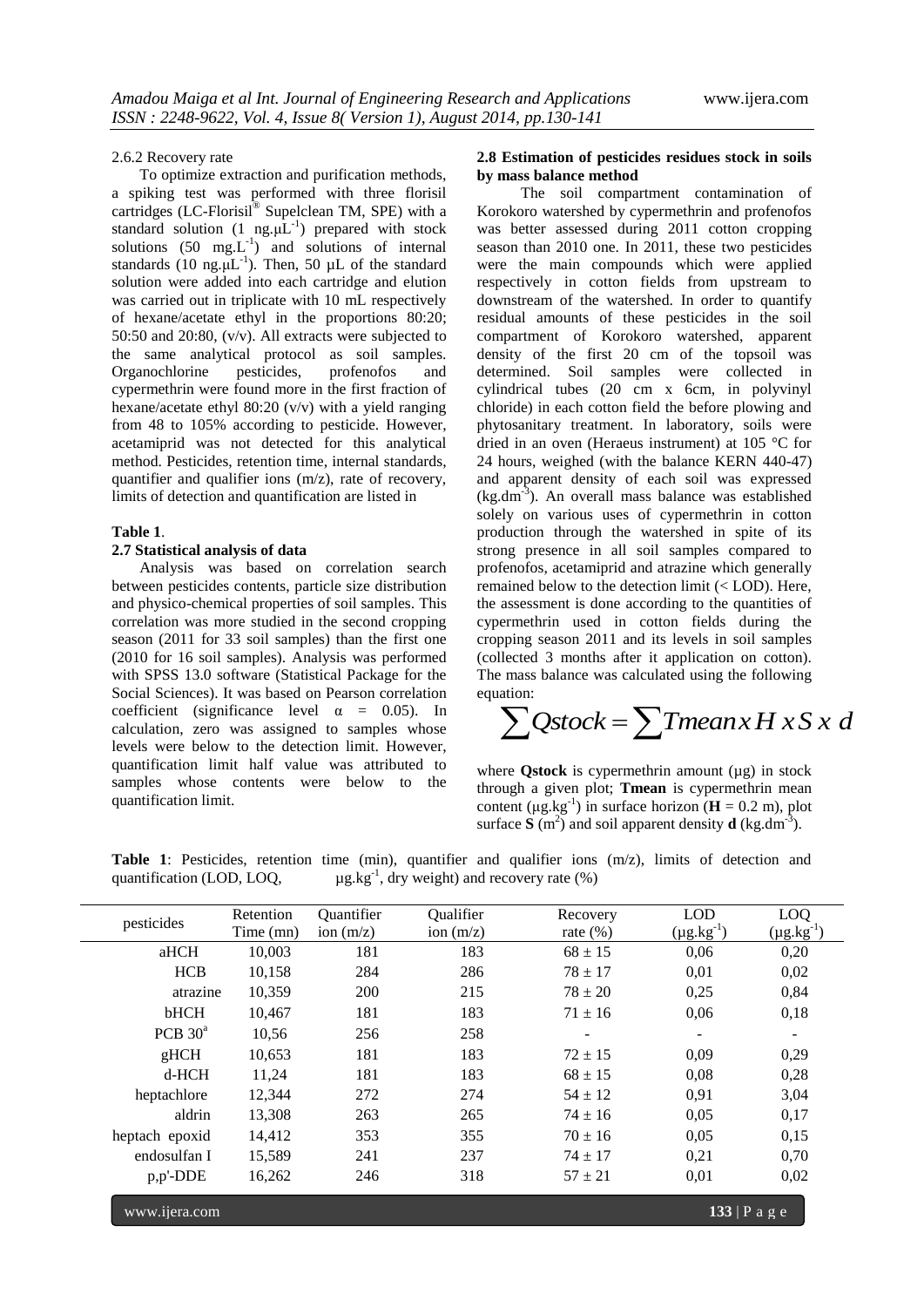| Amadou Maiga et al Int. Journal of Engineering Research and Applications<br>ISSN: 2248-9622, Vol. 4, Issue 8(Version 1), August 2014, pp.130-141 |        |     |     |                   |                          | www.ijera.com |
|--------------------------------------------------------------------------------------------------------------------------------------------------|--------|-----|-----|-------------------|--------------------------|---------------|
| dieldrin                                                                                                                                         | 16.467 | 263 | 139 | $76 \pm 17$       | 0,18                     | 0,62          |
| PCB $107a$                                                                                                                                       | 17,267 | 326 | 328 | $84 \pm 18$       | $\overline{\phantom{a}}$ |               |
| endrin                                                                                                                                           | 17.2   | 263 | 139 | $\qquad \qquad -$ | 1,93                     | 6,45          |
| Endosulfan II                                                                                                                                    | 17,577 | 195 | 237 | $105 \pm 23$      | 0,03                     | 0,09          |
| $p, p'$ -DDD                                                                                                                                     | 17,441 | 235 | 237 | $66 \pm 14$       | 0,01                     | 0,03          |
| endrin aldehyd                                                                                                                                   | 18.099 | 345 | 347 | $58 \pm 13$       | 0,01                     | 0,04          |
| endosulf sulfate                                                                                                                                 | 18,963 | 272 | 274 | $60 \pm 9$        | 0,07                     | 0,23          |
| $p, p'$ -DDT                                                                                                                                     | 19,142 | 235 | 237 | $58 + 9$          | 0,06                     | 0,21          |
| profenofos                                                                                                                                       | 16,104 | 139 | 208 | $48 \pm 11$       | 0,81                     | 2,70          |
| Triphenyl phosph <sup>b</sup>                                                                                                                    | 19,825 | 326 | 325 |                   |                          |               |
| acetamiprid                                                                                                                                      | 20,583 | 152 | 126 | nd                | $\overline{\phantom{0}}$ |               |
| Cypermethrin                                                                                                                                     | 26,053 | 163 | 181 | $86 \pm 36$       | 1,48                     | 4,92          |

a and  $b =$  internal standard;  $nd =$  not detecte

# **III. 3. Results**

# **3.1 Pesticides used in Korokoro watershed**

Pesticides used include mainly insecticides and secondary herbicides. Insecticides and herbicides are only used for cotton production. Surveys have shown that farmers used frequently profenofos, cypermethrin and endosulfan. Among this group, endosulfan is the pesticide which agricultural use has been banned or severely restricted in nearly 50 countries worldwide due to human toxicity and environmental persistence [31]. These pesticides are distributed either by cotton company or purchased through informal sector and they are applied generally in liquid emulsifiable form or soluble concentrates (cypermethrin and profenofos but cypermethrin is often used in combination with other active ingredients as acetamiprid and imidacloprid) but endosulfan is applied only in emulsifiable concentrates. In cotton production, cypermethrin is applied at 72 g.L-1 but profenofos and endosulfans are applied at 500  $g.L^{-1}$ . Insecticides treatments are performed in cotton fields from July to September. Frequency of treatment, interval between treatments (from one to two weeks) and application rate are set by farmer according to the degree of parasitic infestation of cotton plant during the cropping season. **Table 2** lists pesticides that are used in agricultural Korokoro watershed from 2009 to 2011.

**Table 2:** Main pesticide formulations used in Korokoro watershed from 2009 to 2011

| Commercial specialty | Use         | Active ingredients                               | Chemical family |
|----------------------|-------------|--------------------------------------------------|-----------------|
| Atrafor 500 SC       | herbicide   | Atrazine* $(500 \text{ gL}^{-1})$                | Triazine        |
|                      | insecticide | Cypermethrin                                     | Pyrethroid      |
| Cytoforce 288 EC     |             | Monochrotophos                                   | Organophosphate |
| Mistral 450 DP       | fongicide   | Endosulfan                                       | Organochlorine  |
|                      |             | Chlorothalonil                                   | Pyrethroid      |
| Gazelle C 88 EC      | insecticide | Cypermetrin $(72 \text{ gL}^{-1})$               | Pyrethroid      |
|                      |             | Acetamiprid* $(16 \text{ gL}^{-1})$              | Neonicotinoid   |
| Thiofanex 500 EC     | insecticide | Endosulfan <sup>*</sup> (500 gL <sup>-1</sup> )  | Organochlorine  |
| Ténor 500 SC         | insecticide | Profenofos $(500 \text{ gL}^{-1})$               | Organophosphate |
|                      | herbicide   | Fluometuron                                      | Phenylurea      |
| Cotogard 500 SC      |             | Prometryne                                       | Triazine        |
| Phaser               | insecticide | Endosulfan                                       | Organochlorine  |
| Emir 88 EC           | insecticide | Cypermetrin $(72 \text{ gL}^{-1})$               | Pyrethroid      |
|                      |             | Acetamiprid $(16 \text{ gL}^{-1})$               | Neonicotinoid   |
|                      |             | Cypermetrin $(136 \text{ gL}^{-1})$              | Pyrethroid      |
| Cyperfos 336         | insecticide | Methamidophos $(200 \text{ gL}^{-1})$            | Organophosphate |
| Endosulfan 500 EC    | insecticide | Endosulfan *(500 gL $^{-1}$ )                    | Organochlorine  |
| Malathion            | insecticide | Malathion                                        | Organophosphate |
| Attakan C 344 SC     | insecticide | Cypermetrin <sup>*</sup> $(144 \text{ gL}^{-1})$ | Pyrethroid      |
|                      |             |                                                  |                 |

www.ijera.com **134** | P a g e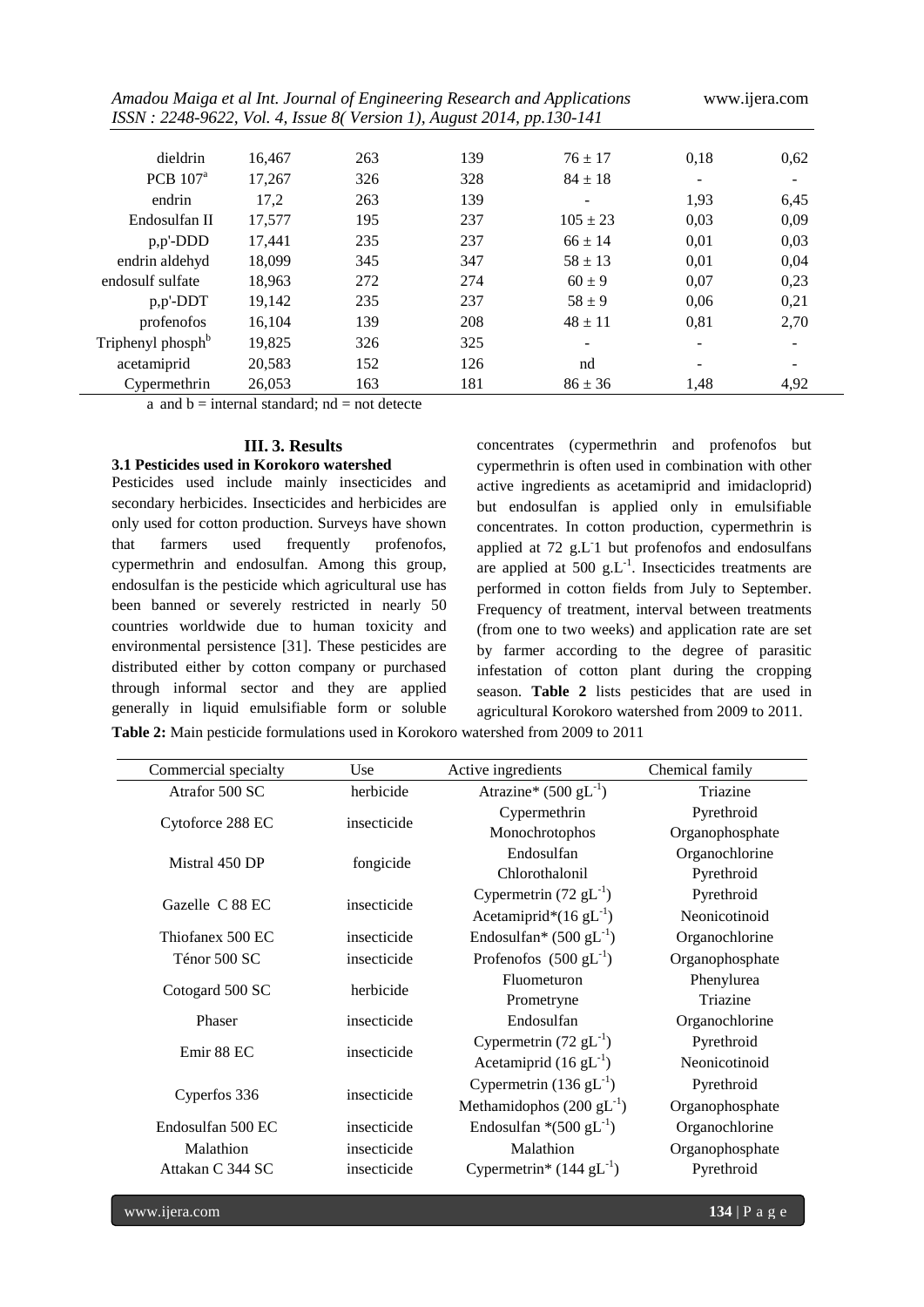|                                                                                                                                                                                                                                                                                                       |             | Imidacloprid $(200 \text{ gL}^{-1})$            | Neonicotinoid   |
|-------------------------------------------------------------------------------------------------------------------------------------------------------------------------------------------------------------------------------------------------------------------------------------------------------|-------------|-------------------------------------------------|-----------------|
|                                                                                                                                                                                                                                                                                                       | insecticide | Cypermetrin <sup>*</sup> (75 gL <sup>-1</sup> ) | Pyrethroid      |
| Nomax $150$ SC                                                                                                                                                                                                                                                                                        |             | Teflubenzuron (75 gL $^{-1}$ )                  | Benzoylurea     |
| Calife 500 EC                                                                                                                                                                                                                                                                                         | insecticide | Profenofos* $(500 \text{ gL}^{-1})$             | Organophosphate |
| $\mathbf{A}$ <b>M</b> $\mathbf{A}$ and $\mathbf{A}$ and $\mathbf{A}$ and $\mathbf{A}$ and $\mathbf{A}$ and $\mathbf{A}$ and $\mathbf{A}$ and $\mathbf{A}$ and $\mathbf{A}$ and $\mathbf{A}$ and $\mathbf{A}$ and $\mathbf{A}$ and $\mathbf{A}$ and $\mathbf{A}$ and $\mathbf{A}$ and $\mathbf{A}$ and |             |                                                 |                 |

*Amadou Maiga et al Int. Journal of Engineering Research and Applications* www.ijera.com *ISSN : 2248-9622, Vol. 4, Issue 8( Version 1), August 2014, pp.130-141*

\* Monitoring pesticides in the agricultural Korokoro watershed

# **3.2 Particle size distribution and chemical properties of soils**

Results of soil samples analyzed are shown in **Table 3**. Analyses indicated that the alfisol of Korokoro watershed is characterized by the presence of two main texture classes which are loamy-sandy which is most observed at Kodalabougou (watershed outlet) and loamy-clay dominating in other three investigative sites (Chonikoro, Sido and Fiena).

# **3.3 Pesticides detected in soils**

Soil contamination of Korokoro watershed was followed during 2010 and 2011cotton production. Cypermethrin, acetamiprid, atrazine, endosulfan and profenofos were monitored in cotton growing. The first analyses about some soils contamination have shown that these pesticides have not been previously used in cotton production except for organochlorine pesticides and cypermethrin for which values have been measured. During the first cropping season (in 2010), cotton growing was practiced in just two investigation sites of Korokoro watershed because of the low rainfalls which have been observed in entire the watershed. Thus, pesticides residues were analyzed in only 16 composites soil samples and maximum levels were observed for endosulfan  $(11 \mu g.kg^{-1})$ , cypermethrin (10  $\mu$ g.kg<sup>-1</sup>), endrin (7  $\mu$ g.kg<sup>-1</sup>) and DDT (4  $\mu$ g.kg<sup>-1</sup>). However, profenofos, acetamiprid and atrazine remained below to the detection limit. Pesticides contents ( $\mu$ g.kg<sup>-1</sup>), detection frequencies (%), limits of detection and quantification (LOD, LOQ,  $\mu$ g.kg<sup>-1</sup>, Particle size distribution in surface horizon (0-20cm) is quite variable within the watershed. Clay contents range from 14 to 25%. About chemical properties, it was observed an average acidity in all soil samples  $(pH < 7)$ , low contents of organic matter  $(< 1\%)$  and also in cation exchange capacity (CEC  $\leq 8$  meg/100g) and exchangeable bases (< 4 meq/100g).

dry weight) are listed in **Table 4**. During the second season (in 2011), pesticides residues were analyzed in 33 composites soil samples which were collected from all investigation sites of Korokoro watershed. Pesticides which were detected in soils are mentioned in **Table 5**. Maximum levels were measured for cypermethrin  $(6.2 \text{ µg.kg}^{-1})$ , endosulfan sulfate  $(4.2 \text{ µg.kg}^{-1})$  $\mu$ g.kg<sup>-1</sup>) and DDT (3.5  $\mu$ g.kg<sup>-1</sup>) compared to profenofos, atrazine and acetamiprid which remained below to the detection limit (<LOD).

However, among these pesticides, cypermethrin is the most quantified compound in all soil samples. Its applied amounts in cotton fields of Korokoro watershed were estimated at 2520 g on 28 hectares in total. Stock of its residues in the soil compartment of the watershed after cotton cropping season (in 2011) were evaluated at 321.2 g which represented  $13 \pm 0.4\%$  of applied quantities. But, levels of α-HCH, HCB, lindane, aldrin and endrin were below to the detection limit.

**Table 3:** Particle size distribution and chemical properties of topsoil (0-20 cm) in Korokoro watershed (September, 2011)

|                        |                          | Investigation sites   |                 |                   |  |  |  |  |  |  |
|------------------------|--------------------------|-----------------------|-----------------|-------------------|--|--|--|--|--|--|
| <b>Characteristics</b> | <b>Soils</b>             |                       |                 |                   |  |  |  |  |  |  |
|                        | Kodalabougou ( $n = 9$ ) | Chonikoro ( $n = 2$ ) | Sido $(n=1)$    | Fiéna ( $n = 2$ ) |  |  |  |  |  |  |
| $Clay(\%)$             | $14.4 \pm 5.3$           | $24.7 \pm 10.6$       | $19.1 \pm 5.4$  | $15 \pm 8.0$      |  |  |  |  |  |  |
| Fine silt $(\%)$       | $8.1 \pm 5.3$            | $13.2 \pm 4.4$        | $19.2 \pm 16.6$ | $12.4 \pm 4.4$    |  |  |  |  |  |  |
| Coarse silt $(\%)$     | $49.4 \pm 8.9$           | $53.3 \pm 15.5$       | $56.2 \pm 18.3$ | $50.6 \pm 8.2$    |  |  |  |  |  |  |
| Fine sand $(\% )$      | $27.5 \pm 9.2$           | $8.4 \pm 1.7$         | $4.8 \pm 0.7$   | $18.2 \pm 8.2$    |  |  |  |  |  |  |
| Coarse sand $(\% )$    | $0.6 \pm 0.5$            | $0.4 \pm 0.3$         | $0.8 \pm 0.5$   | $3.7 \pm 2.1$     |  |  |  |  |  |  |
| OC(%)                  | $0.2 \pm 0.1$            | $0.3 \pm 0.2$         | $0.2 \pm 0.1$   | $0.4 \pm 0.2$     |  |  |  |  |  |  |
| OM(%)                  | $0.4 \pm 0.2$            | $0.4 \pm 0.3$         | $0.4 \pm 0.1$   | $0.6 \pm 0.4$     |  |  |  |  |  |  |
| total $N$ $(\%)$       | $0.04 \pm 0.01$          | $0.04 \pm 0.01$       | $0.04 \pm 0.01$ | $0.04 \pm 0.01$   |  |  |  |  |  |  |
| total $P(mg.kg^{-1})$  | $104.4 \pm 39.3$         | $129.4 \pm 36.5$      | $112.8 \pm 9.4$ | $116.1 \pm 12.7$  |  |  |  |  |  |  |
| www.ijera.com          |                          |                       |                 | $135$   P a g e   |  |  |  |  |  |  |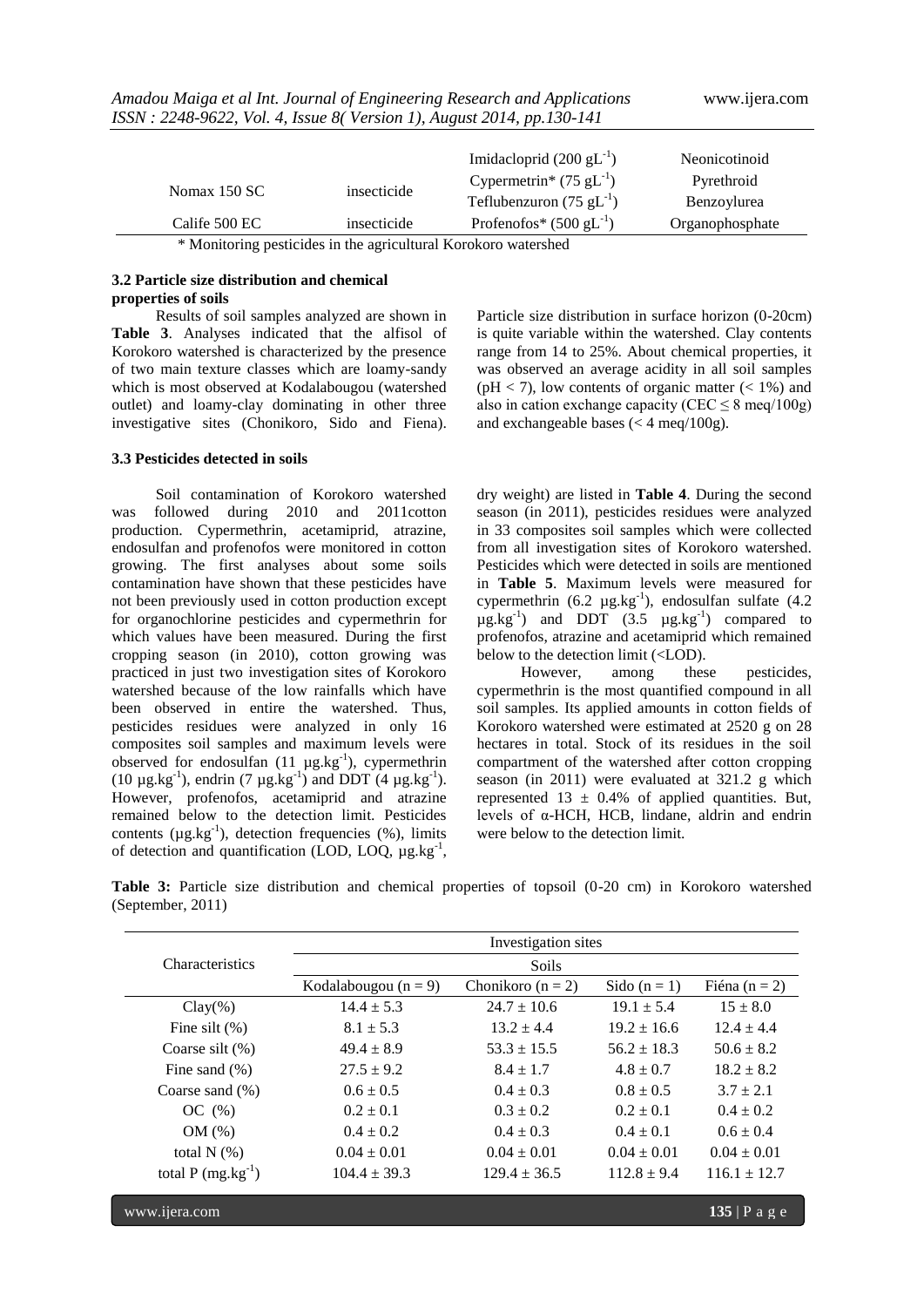*Amadou Maiga et al Int. Journal of Engineering Research and Applications* www.ijera.com *ISSN : 2248-9622, Vol. 4, Issue 8( Version 1), August 2014, pp.130-141* pHwater 6.5  $\pm$  0.5 6.3  $\pm$  0.2 5.9  $\pm$  0.2 6.1  $\pm$  0.2 pHKCl  $5.5 \pm 0.6$   $5.3 \pm 0.2$   $4.9 \pm 0.3$   $5.1 \pm 0.2$ app density  $(kg.dm<sup>-3</sup>)$  $1.4 \pm 0.1$   $1.3 \pm 0.2$   $1.2 \pm 0.6$   $1.5 \pm 0.1$ Exchangeable bases CEC (meq/100g)  $5.73 \pm 1.68$   $6.84 \pm 2.01$   $5.52 \pm 0.79$   $4.96 \pm 1.12$ Ca++ (meq/100g)  $3.05 \pm 1.02$   $3.18 \pm 0.42$   $3.11 \pm 0.83$   $2.73 \pm 0.35$  $Mg++$  (meq/100g) 1.48 ± 0.52 1.69 ± 0.43 1.5 ± 0.42 1.36 ± 0.27 K+ (meq/100g)  $0.19 \pm 0.07$   $0.29 \pm 0.08$   $0.17 \pm 0.04$   $0.23 \pm 0.05$ 

 $=$  calcium;

CEC = cation exchange capacity;  $Mg =$  magnesium; K = potassium; app density = apparent density; "- "= not measured;

 $OC =$  organic carbon;  $OM =$  organic matter; total  $N =$  total nitrogen; total  $P =$  total phosphorus;  $Ca$ 

 $n =$  number of cotton fields

Table 4: Average contents ( $\mu$ g.kg<sup>-1</sup>) of pesticides in top soil (0-20cm), limit of detection and quantification  $(LOD, LOQ, \mu g.kg^{-1})$ , , dry weight), detection frequencies (%) (Korokoro watershed, Auguste 2010)

| Invest  | Plots code                                    | dieldrin       | endrin           | α-             | β-               | endo.            | r.e.            | $\mathbf{R} \mathbf{R}$ | d.d.           | profeno.       | <b>SYREEM!</b>    | Σ-   | Σ-       | $R_{\rm B}P$ |
|---------|-----------------------------------------------|----------------|------------------|----------------|------------------|------------------|-----------------|-------------------------|----------------|----------------|-------------------|------|----------|--------------|
| sites   |                                               |                |                  | endo           | endo             | sulfate          | DDE             | <b>DDD</b>              | DDT            |                |                   | endo | DDT      | DDE/DDT      |
| Kodalah | KBFD                                          | trace          | trace            | $\triangle$ OD | $\triangle$ OD   | trace            | $3,3 +$<br>0,9  | $0,3\pm0,3$             | $0,5 +$<br>0,2 | $\triangle$ OD | $\triangle$ OD    | 0.1  | 4        | 6,6          |
|         | KSD                                           | $0,7 +$<br>0,5 | trace            | trace          | $0,3 +$<br>0,3   | $0,3 +$<br>0,3   | $0,9 +$<br>0,4  | 40D                     | trace          | $\triangle$ OD | $\triangle$ OD    | 0.9  |          | 9            |
| Eiéna   | FMD                                           | trace          | trace            | trace          | $\triangle$ OD   | $\triangle$ OD   | $0,1 +$<br>0,02 | 40D                     | $\triangle$ OD | $\triangle$ OD | trace             | 0.4  | $_{0,1}$ |              |
|         | <b>FDT</b>                                    | trace          | $7,1 \pm$<br>3,6 | $0,9 +$<br>1,1 | $5,2 \pm$<br>6,9 | $4.5 \pm$<br>6,3 | $1,9 +$<br>2,8  | 40D                     | trace          | $\triangle$ OD | $10,1 \pm$<br>8,9 | 10.5 | 2        | 19           |
|         | Det freg<br>(%)                               | 75             | 62,5             | 56,3           | 37,5             | 50               | 100             | 12,5                    | 50             |                | 37,5              |      |          |              |
|         | LOD                                           | 0,18           | 1,93             | 0,21           | 0,03             | 0,07             | 0,01            | 0,01                    | 0,06           | 0,81           | 1,48              |      |          |              |
|         | $(\mu g.kg^{-1})$<br>LOQ<br>$(\mu g.kg^{-1})$ | 0,62           | 6,45             | 0,70           | 0,09             | 0,23             | 0,02            | 0,03                    | 0,21           | 2,70           | 4,92              |      |          |              |

endo sulfate = endosulfan sulfate ; Invest sites = investigation sites ; endo = endosulfan ; Kodalab = Kodalabougou ; Det freq  $%$  = detection frequency  $%$  ; profeno = profenofos ; cyperm = cypermethrin ; trace  $=$  value below quantification limit ;  $\langle$ LOD  $=$  value below detection limit; the sign – means value no determinat

| (LOD, LOQ,    | $\mu$ g.kg <sup>-1</sup> , dry weight), detection frequencies (%) (Korokoro watershed, September 2011) |               |               |                |               |               |             |            |                          |  |  |
|---------------|--------------------------------------------------------------------------------------------------------|---------------|---------------|----------------|---------------|---------------|-------------|------------|--------------------------|--|--|
| Investigative | Plots                                                                                                  | $p, p'$ -     | $p,p'$ -      | $p,p'$ -       | endo          | profeno       | cyperm      | $\Sigma$ - | $p, p'DDE/p, p'$ -       |  |  |
| sites         | code                                                                                                   | <b>DDE</b>    | <b>DDD</b>    | <b>DDT</b>     | sulfate       |               |             | <b>DDT</b> | <b>DDT</b>               |  |  |
|               | <b>KBOD</b>                                                                                            | $1.3 \pm 1.1$ | trace         | $0.2 \pm 0.2$  | $2.2 \pm 2.2$ | trace         | $3.6 \pm 1$ | 1.5        | 6.5                      |  |  |
|               | <b>KKOD</b>                                                                                            | $0.7 \pm 0.6$ | $\langle$ LOD | $0.1 \pm 0.1$  | $4.2 \pm 4.2$ | $\langle$ LOD | 2.9<br>$+$  | 0.8        | 7                        |  |  |
|               |                                                                                                        |               |               |                |               |               | 1.9         |            |                          |  |  |
|               | <b>KKAD</b>                                                                                            | $2.1 \pm 2$   | trace         | $0.1 \pm 0.1$  | $3.6 \pm 3.6$ | $\langle$ LOD | 4.7<br>$+$  | 2.2        | 21                       |  |  |
|               |                                                                                                        |               |               |                |               |               | 0.2         |            |                          |  |  |
|               | <b>KDD</b>                                                                                             | trace         | $\langle$ LOD | $\langle$ LOD  | $0.1 \pm 0.1$ | $\langle$ LOD | $3.7 \pm 1$ | 0.1        |                          |  |  |
|               | <b>KBAD</b>                                                                                            | $2.2 \pm 1.1$ | $0.1 +$       | $1.2 \pm 1.0$  | $\langle$ LOD | $\langle$ LOD | 4.8<br>$+$  | 3.5        | 1.8                      |  |  |
|               |                                                                                                        |               | 0.1           |                |               |               | 0.7         |            |                          |  |  |
|               | <b>KKED</b>                                                                                            | $1.6 \pm 0.7$ | $0.04\pm$     | $0.1 \pm 0.05$ | $<$ LOD       | trace         | 4.0<br>$+$  | 1.7        | 16                       |  |  |
|               |                                                                                                        |               | 0.03          |                |               |               | 0.4         |            |                          |  |  |
| Kodalabougou  | <b>KAD</b>                                                                                             | trace         | $\langle$ LOD | $\langle$ LOD  | trace         | trace         | 2.5<br>$+$  | 0.1        | $\overline{\phantom{a}}$ |  |  |
|               |                                                                                                        |               |               |                |               |               |             |            |                          |  |  |

**Table 5;** Average contents  $(\mu g.kg^{-1})$  of pesticides in the topsoil (0-20cm), limit of detection and quantification  $(LOD, LOQ, \qquad \mu g.kg^{-1}$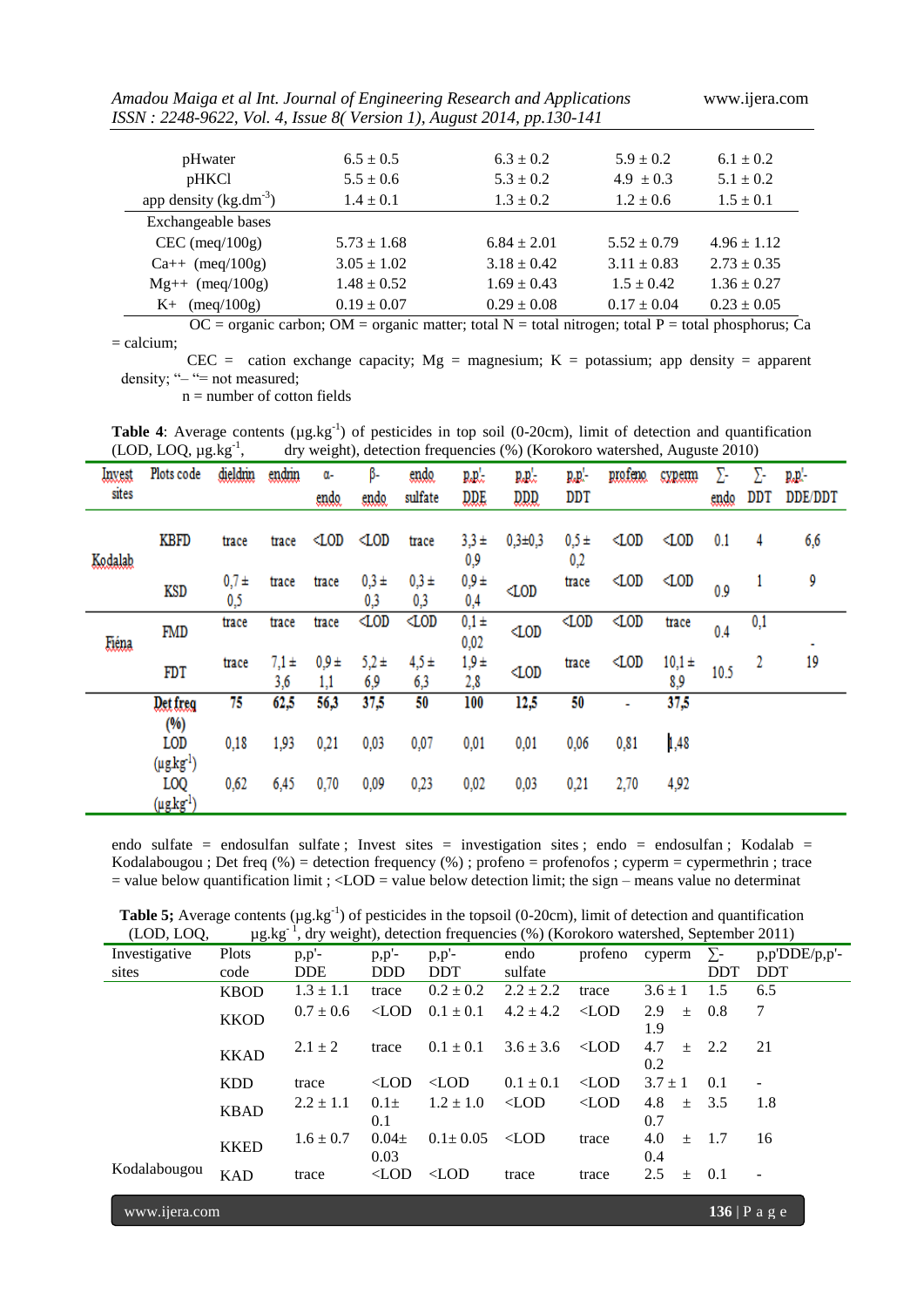|           |                                           |               |                   |                             |               |               | 1.5                                 |                |
|-----------|-------------------------------------------|---------------|-------------------|-----------------------------|---------------|---------------|-------------------------------------|----------------|
|           | <b>KTD</b>                                | $0.8 \pm 0.4$ |                   | $\angle$ LOD $0.2 \pm 0.1$  | $\langle$ LOD | trace         | 4.5<br>$\blacksquare$<br>$+$<br>0.9 | $\overline{4}$ |
|           | <b>KBFD</b>                               | $1.6 \pm 0.7$ | $0.04\pm$<br>0.03 | $0.1 \pm 0.05$              | $\langle$ LOD | $\langle$ LOD | 4.0<br>1.7<br>$\pm$<br>0.4          | 16             |
| Chonikoro | <b>CSD</b>                                | $1.1 \pm 0.2$ | trace             | $0.2 \pm 0.1$               | $\langle$ LOD | $\langle$ LOD | 1.3<br>5.0<br>$\pm$<br>0.9          | 5.5            |
|           | CAS                                       | $2.4 \pm 0.4$ | $<$ LOD           | $0.1 \pm 0.1$               | $2.2 \pm 2.1$ | $<$ LOD       | 5.3<br>2.5<br>$+$<br>2.7            | 24             |
| Sido      | <b>SBT</b>                                | $\langle$ LOD |                   | $\langle$ LOD $\langle$ LOD | $\langle$ LOD | $\langle$ LOD | 4.5<br>$\pm$<br>1.2                 |                |
|           | <b>FSD</b>                                | $0.5 \pm 0.4$ | $\langle$ LOD     | $0.1 \pm 0.1$               | $3.3 \pm 3.2$ | $\langle$ LOD | $6.2 \pm 3$<br>0.6                  | 5              |
| Fiéna     | <b>FDT</b>                                | $\langle$ LOD | $\langle$ LOD     | $<$ LOD                     | $\langle$ LOD | $\langle$ LOD | 2.6<br>$\pm$<br>0.5                 |                |
|           | Det freq                                  | 84.8          | 27.3              | 60.6                        | 30.3          | 18.2          | <b>100</b>                          |                |
|           | $(\%)$<br><b>LOD</b><br>$(\mu g.kg^{-1})$ | 0.07          | 0.01              | 0.003                       | 0.02          | 0.88          | 0.59                                |                |
|           | LOQ<br>$(\mu g.kg^{-1})$                  | 0.24          | 0.03              | 0.01                        | 0.06          | 2.93          | 1.96                                |                |

endo sulfate = endosulfan sulfate ; Det freq  $(\% )$  = detection frequency  $(\% )$  ; profeno = profenofos ;  $c<sub>cyperm</sub> = c<sub>yc</sub> experiment (or  $c<sub>0</sub>$ ) = c<sub>yc</sub> direction (or  $c<sub>0</sub>$ ) = c<sub>yc</sub> direction (or  $c<sub>0</sub>$ ) is$ the sign – means value no determinate.

# **IV. Discussions**

# **4.1 Soil quality in the watershed**

The variability of the topsoil content in clay appears to be related to the runoff and erosion which are also responsible of a high heterogeneity observed in the topsoil materials (clay and organic matter). Soil acidity is probably related to the sandstone origin of local soils and the loss of exchangeable bases (calcium, magnesium and potassium) due to crops nutrition needs and the low investments in fertilisers supply by farmers. These reasons added to hydraulic erosion and aeolian transport can also explain the low levels of organic carbon and matter in the topsoil [32]. For example, in Sahelian climate context and in particular Mali, aeolian transport is in most cases responsible for impoverishment of organic matter in topsoil [33]. However, low levels of organic matter in these soils are not favorable to pesticides degradation and this can further facilitate pesticides stockage.

## **4.2 Pesticides occurrence in soils**

According to the results which were obtained during 2010 and 2011 cotton cropping season, the soil compartment of Korokoro watershed is contaminated by pesticides use. This contamination can be explained by two main factors: consequences of actual and past utilizations for cotton production. The past utilization concern organochlorine compounds (DDT and its metabolites, endrin, dieldrin, etc) which have not been identified during the surveys conducted in the present study. Similarly, the ratios between p,p'-DDE and p,p'-DDT are greater than 1 (**Tables 4 and 5**), it means that DDT

has not been recently used in sampled fields. However, organochlorine pesticides presence in the soils of the watershed can thus be explained by a past utilization. Indeed, it is known that in Mali and other West Africa countries, important quantities of organochlorine pesticides have been used to fight African migratory locust control. Thus, soils contamination by these compounds can be justified by their persistence. Indeed, organochlorine pesticides are persistent in environment more than 30 years after the end of their use in agriculture [34, 35, 36]. Values which were obtained for these compounds in this study are similar to those indicated through others scientific works [37,38]. Also, their accumulation in the watershed soils can be due to the low levels of organic matter (less than1%) because organic matter presence is capitol to accelerate pesticides degradation process in soils [39]. Recent uses concern pesticides that have been frequently used in cotton growing during 2010 and 2011 in the watershed (endosulfan, cypermethrin,profenofos etc.). Among this group, cypermethrin was the most quantified compound in all soils (in 2011). Values obtained in this study for these compounds are comparable to those observed in others African countries where agricultural situation is similar to Malian one: Benin, Togo, Senegal and Burkina Faso. However, after 2011 cotton cropping season the mass balance which has been established showed that cypermethrin tends to be accumulating in the soil compartment of Korokoro watershed. This accumulation can be also explained by cypermethrin physico-chemical properties compared to those of profenofos. Indeed, profenofos is more volatile than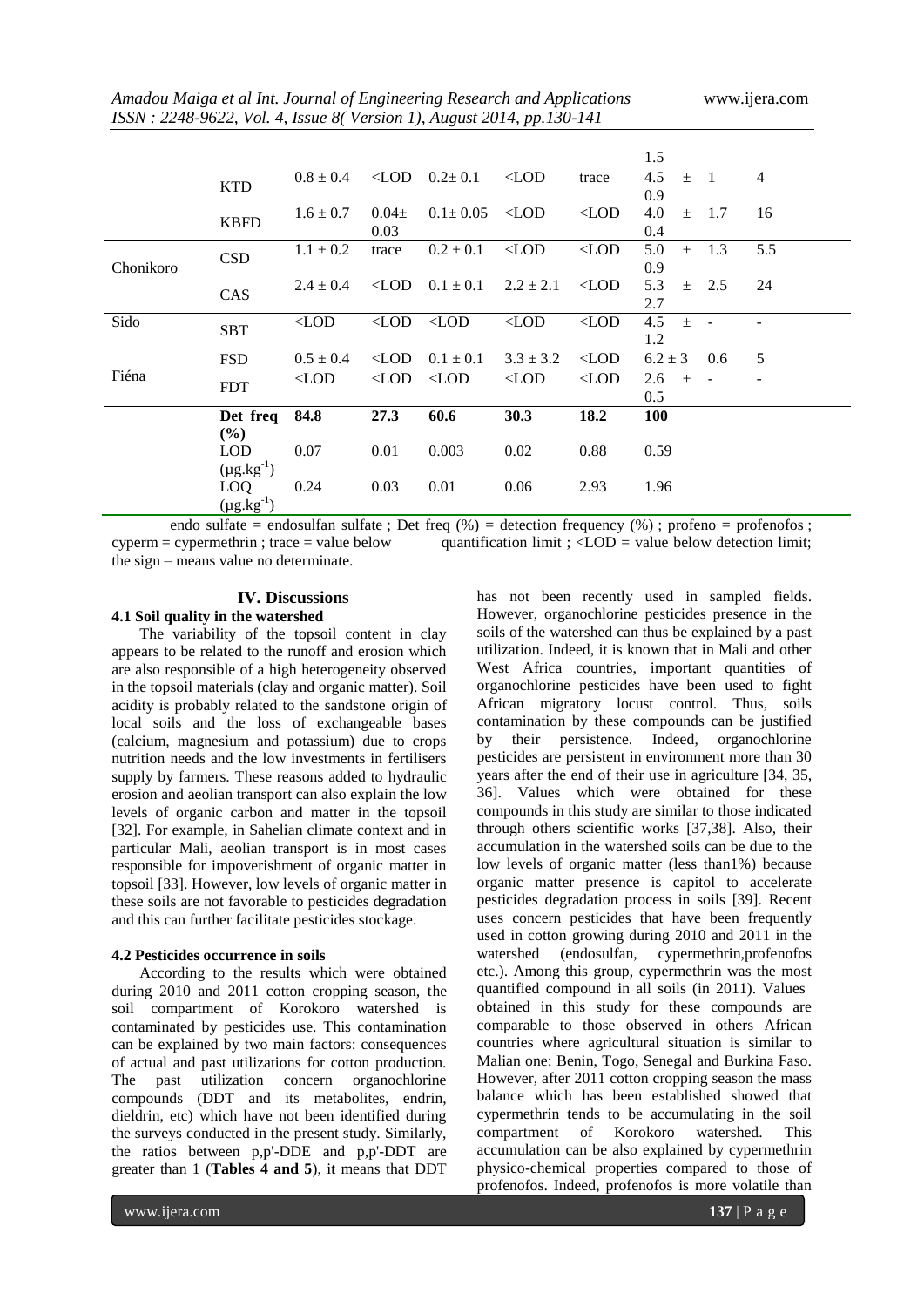cypermethrin (2.53 mPa against 0.00023 mPa) and degrades rapidly than cypermethrin (7 days against 69 days) [40]. So, soils contamination by cypermethrincan can be due to its extensive use on cotton plant during phytosanitary treatment (July-September) which could explain the high contents measured in soils. Similarly, Pearson correlation test (n =38; significance level  $\alpha = 0.05$ ) which has been achieved between pesticides levels, physico-chemical properties and soils particle size distribution (in 2011), showed in particularly positive correlation ( $r =$ 0.483) between cypermethrin and soil fine silt

fraction (**Table 6**). Moreover, significant correlation  $(r = 0.484)$  was also observed between cypermethrin and p,p'-DDE (a metabolite of DDT). It can mean that cypermethrin is also a persistent compound in soil as this metabolite of DDT. However, an intensive application of cypermetrhin on cotton can be a health risk for farmers, soil compartment contamination and a factor of resistance development of insect pests level [41]. Cypermethrin levels which were obtained in this study are higher than those previously observed in others studies [42].

**Table 6:** Pearson correlation matrix ( $n = 38$ ;  $\alpha = 0.05$ , two-tailed test), pesticides contents, physico-chemical properties and particle size distribution

|                                                                                        | pHeau OC OM CEC Clay FSilt CSilt FS                                |                            |                                                                           |  |  | CS | $p, p'$ -<br><b>DDE</b> | $p,p^2$ -<br>DDD | $p,p'$ -<br><b>DDT</b> | endo<br>sulfate |          | Profeno Cyperm |
|----------------------------------------------------------------------------------------|--------------------------------------------------------------------|----------------------------|---------------------------------------------------------------------------|--|--|----|-------------------------|------------------|------------------------|-----------------|----------|----------------|
| pHeau                                                                                  |                                                                    |                            |                                                                           |  |  |    |                         |                  |                        |                 |          |                |
| OC                                                                                     | $-0,492$                                                           |                            |                                                                           |  |  |    |                         |                  |                        |                 |          |                |
| OM                                                                                     | $-0,494$ 1,000                                                     |                            |                                                                           |  |  |    |                         |                  |                        |                 |          |                |
| <b>CEC</b>                                                                             | $-0,218$ 0,501 0,502                                               |                            |                                                                           |  |  |    |                         |                  |                        |                 |          |                |
| Clay                                                                                   |                                                                    | $-0,642$ 0,582 0,585 0,734 |                                                                           |  |  |    |                         |                  |                        |                 |          |                |
| FSilt                                                                                  |                                                                    |                            | $-0,457$ 0,664 0,664 0,499 0,457                                          |  |  |    |                         |                  |                        |                 |          |                |
| CSilt                                                                                  |                                                                    |                            | $0,171$ 0,458 0,460 0,608 0,618 0,380                                     |  |  |    |                         |                  |                        |                 |          |                |
|                                                                                        |                                                                    |                            |                                                                           |  |  |    |                         |                  |                        |                 |          |                |
| <b>FS</b>                                                                              |                                                                    |                            | $0,482$ 0.519 0.519 0.262 0.394 0.481 0.264                               |  |  |    |                         |                  |                        |                 |          |                |
| CS                                                                                     | $-0,112$ 0,265 0,265 0,266 0,174 0,048 0,008 0,149                 |                            |                                                                           |  |  |    |                         |                  |                        |                 |          |                |
| p, p'<br>-DDE                                                                          | $-0,161$ 0,364 0,363 0,237 0,435 0,284 0,256 0,152 0,329           |                            |                                                                           |  |  |    |                         |                  |                        |                 |          |                |
| p, p'<br>-DDD                                                                          | $-0.077$ 0.432 0.430 $0.031$ 0.141 0.399 0.004 $0.328$ 0.135 0.797 |                            |                                                                           |  |  |    |                         |                  |                        |                 |          |                |
| p,p'<br>-DDT                                                                           |                                                                    |                            | $0,210$ 0,210 0,211 0,207 0,152 0,252 0,045 0,203 0,206 0,246 0,206       |  |  |    |                         |                  |                        |                 |          |                |
| endo<br>sulfate                                                                        |                                                                    |                            | $0,334$ 0,366 0,366 0,032 0,100 0,318 0,156 0,318 0,039 0,078 0,282 0,076 |  |  |    |                         |                  |                        |                 |          |                |
| profeno                                                                                | 0,015                                                              |                            | $0.082$ 0.082 0.060 0.193 0.377 0.132 0.182 0.243 0.195 0.221 0.054       |  |  |    |                         |                  |                        | $-0,081$        | 1        |                |
| Cyperm -0,367 0,397 0,393 0,423 0,437 0,483 0,171 0,409 0,000 0,484 0,358 0,130 -0,019 |                                                                    |                            |                                                                           |  |  |    |                         |                  |                        |                 | $-0,291$ |                |

endo sulfate = endosulfan sulfate ; Cyperm = cypermethrin ; profeno = profenofos ; OC = organic carbon; OM = organic matter; CEC = cation exchange capacity; FSilt = fine silt; CSilt = coarse silt; FS = fine sand; CS = coarse san

#### **V. Conclusion**

Cotton farmers in Korokoro watershed commonly use chemical insecticides of various families. These pesticides are distributed either by cotton company or purchased through informal sector. However, this study has showed that soils of the watershed are contaminated by organochlorine pesticides due to past agricultural uses while those of endosulfan and cypermethrin are due to their actual application in cotton cropping. In sum, the presence of these pesticides in soils is due to their persistence and according to the low levels of organic matter. This can constitute a health and also environmental

risk in Korokoro watershed. There is so a research need for better influence comprehension of soil quality and its hydraulic properties on pesticide transfer dynamic in soil compartment of the watershed.

# **VI. Acknowledgements**

Our sincere gratitude to National Center for Scientific Research and Technology of Bamako, University of Bamako, French service cooperation of France embassy in Bamako, Agence Universitaire de la Francophonie, for their financial support.

www.ijera.com **138** | P a g e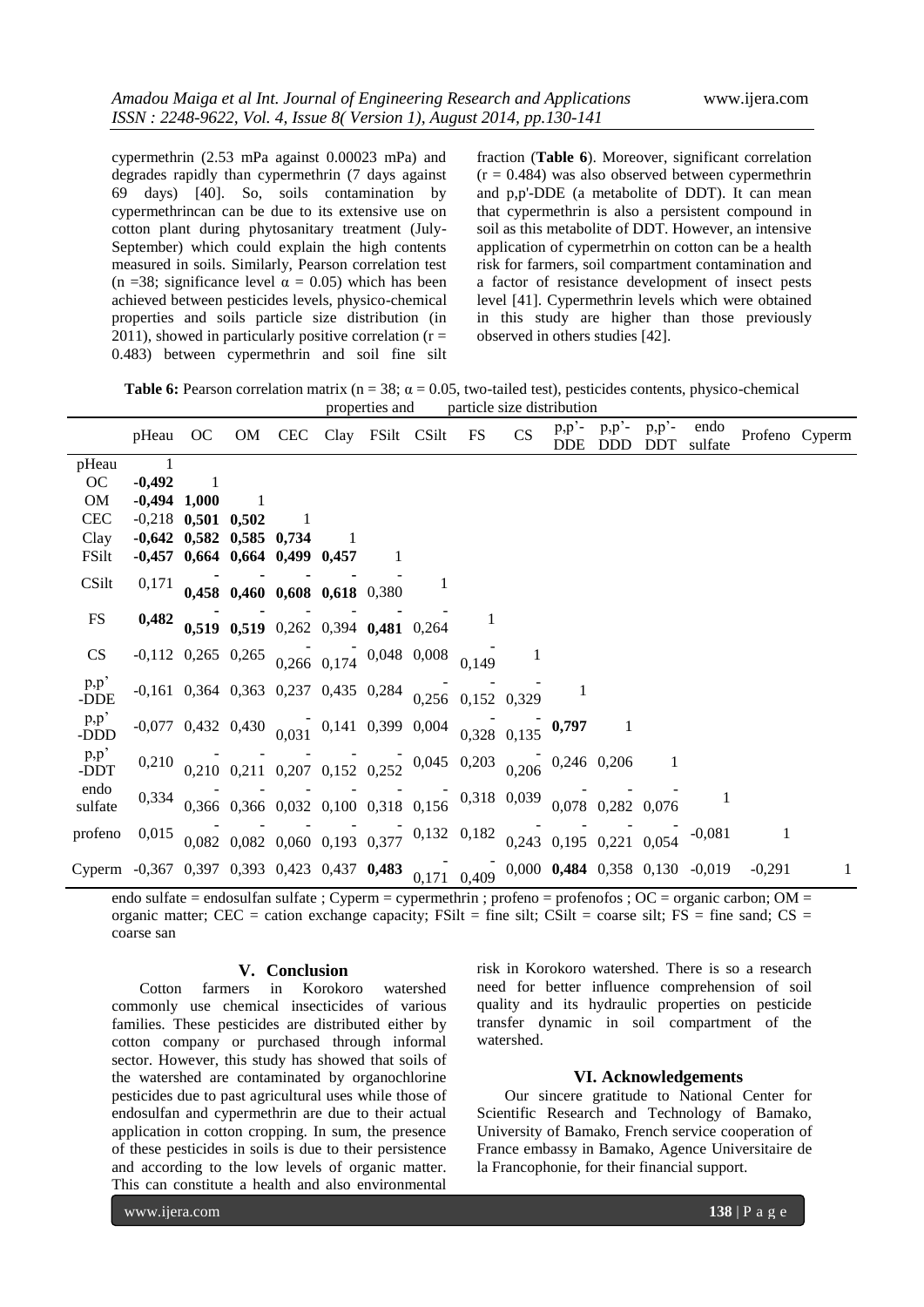#### **References**

- [1] Hugon, P. (2005). *Les réformes de la filière coton au Mali et les négociations internationales*. *Afr Contemp 4 (216*): 203- 225.
- [2] Ajayi, O.;M. Camara;G. Fleisher;F. Haidara;M. Sow; *A. Traoré and H. Van Der Valk (2002). Socio-economic assessment of pesticide use in Mali*. Publication of the pesticide policy project in cooperation with Food and Agricultural Organization of the United Nations (FAO) and Institute du Sahel, Bamako-Mali
- [3] Wan g, X. T.;Y. F. Jiang;Y. Jia;F. Wang;M. H. Wu;G. Y. Sheng and J. M. Fu (2009). Occurrence, *distribution and possible sources of organochlorine pesticides in agricultural soil of Shanghai*, China. *J Hazard Mater 170 (2-3):* 989-997.
- [4] Jinglan, F.;S. Jianhui;L. Qun and L. Qilu (2010). *Distribution and sources of organochlorine pesticides (OCPs) in sediments from upper reach of Huaihe River*, East China *J Hazard Mater 184:*141– 146.
- [5] FAO (1994). *Revue de la pollution dans l'environnement aquatique africain. Substances d'hydrocarbures chlorés*. Document Technique du CPCA No. 25, FAO. 1994, Rome http://www.fao.org/docr ep/005/V3640F/V3640F00.htm
- [6] Martin, T.;G. O. Ochou;A. K. Djihinto;D. Traore;M. Togola;J. M. Vassal;M. Vaissayre and D. Fournier (2005). *Controlling an insecticide-resistant bollworm in West-Africa*. *Agr Ecosyst Environ 107*: 409- 411.
- [7] PAN, A. (2008). *Interdiction de l'endosulfan dans les pays du sahel en Afrique de l'Ouest*. Groupe de Travail PAN/IPEN sur les pesticides POPs (Polluants Organiques Persistants) [http://www.ipen.org](http://www.ipen.org/)
- [8] Savadogo, P. W.;O. Traoré;M. Topan;K. H. Tapsoba;P. Sedogo;C. M. Bonzi and L. Yvonne (2006). *Variation de la teneur en résidus de pesticides dans les sols de la zone cotonnière du Burkina Faso*. *J Afr Sci Environ (1)* : 29-39.
- [9] Sougnabe, S. P.;A. Yandia;J. Acheleke;T. Brevault;M. Vaissayre and L. T. Ngartoubam (2009). *Pratiques phytosanitaires paysannes dans les savanes d'Afrique centrale*. Colloque *Savanes africaines en développement*: *innover pour durer* 20-23 avril 2009 Garoua, Cameroun, 13p.
- [10] Turgut, C.;O. Erdogan;D. Ates;C. Gokbulut and T. J. Cutright (2010). *Persistence and*

*behavior of pesticides in cotton production in Turkish soils*. *Environ Monit Assess 162(1-4):* 201-208.

- [11] Pimentel, D. and L. Levitan (1986). *Pesticides: amounts applied and amounts reaching pests*. *Bioscience 36*, 86-91.
- [12] Ðurišić, M. N.;B. Škrbić and J. Cvejanov (2011). Organochlorine *Pesticides in Soil and Sediment from an Urban Zone of Novi Sad, Serbia*. In: Gökçekus H, Türker U, LaMoreaux JW (eds) *Survival and Sustainability*. *Environ Earth Sci. Springer Berlin Heidelberg*, pp 1469-1481. doi:10.1007/978-3-540-95991-5\_138.
- [13] Nasrabadi, T.;G. Nabi Bidhendi;A. Karbassi;P. *Grathwohl and N. Mehrdadi (2011). Impact of major organophosphate pesticides used in agriculture to surface water and sediment quality (Southern Caspian Sea basin, Haraz River*). *Environ Earth Sci 63(4):* 873-883.
- [14] Berthé, S. D.; M. J. Cobb and E. D. Mullins (2007). *Pesticide Residues in Soil and Water from Four Cotton Growing Areas of Mali, West Africa*. *J Agr Food Environ Sci (1) 1*:1-15.
- [15] Mawussi, G. *Bilan environnemental de l'utilisation de pesticides organochlorés dans les cultures de coton, café et cacao au Togo et recherched'alternatives par l'évaluation du pouvoir insecticide d'extraits de plantes locales contre le scolyte du café (Hypothenemus hampei Ferrari).* Thèse de Doctorat de l'Université de Toulouse. Discipline : Sciences des Agroressources, 207p, 2008
- [16] Assogba-KomLan, F.;P. Anihouvi;E. Achigan;R. Sikirou;A. Boko;C. Adje; V. Ahle;R. Vodouhe and A. Assa (2007). *Pratiques culturales et teneur en éléments anti nutritionnels (nitrates et pesticides) du Solanum macrocarpum au sud du Bénin*. *African Journal of Food Agriculture Nutrition and development 7, ISSN* 1684- 5374.
- [17] Ondo, Z. A. N.;P. Alibert;S. Dousset;P. W. Savadogo;M. Savadogo and M. Sedogo (2011). *Insecticide residues in cotton soils of Burkina Faso and effects of insecticides on fluctuating asymmetry in honey bees* (Apis mellifera Linnaeus). *Chemosphere 83(4):* 585-592.
- [18] Kihampa, C.;R. M. Rubhera and M. Hussein (2010). *Residues of Organochlorinated Pesticides in Soil from Tomato Fields, Ngarenanyuki, Tanzania*. *J. Appl. Sci*.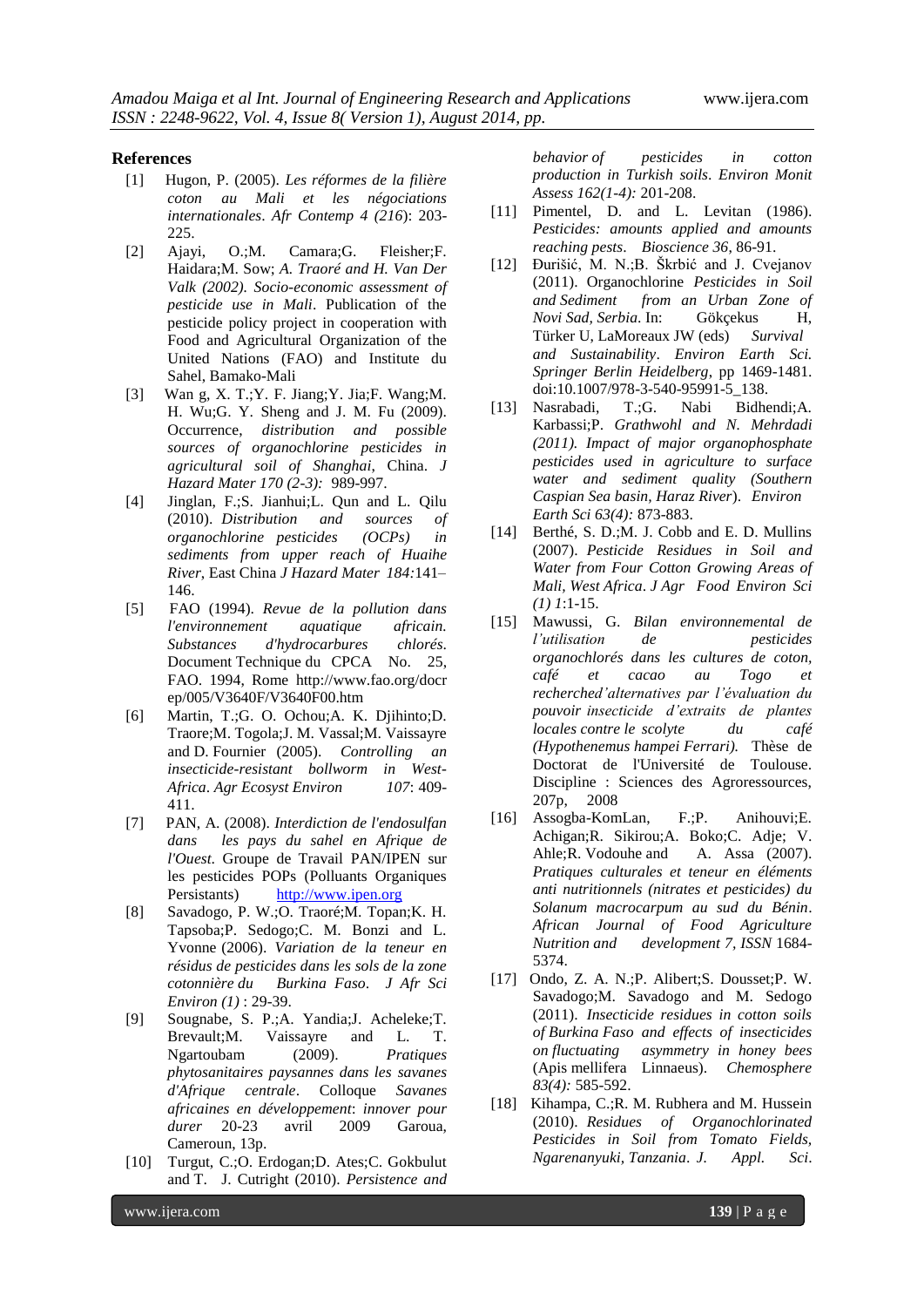*Environ. Manage. September, 2010. Vol. 14 (3):* 37- 40.

- [19] Kumari, B.;V. K. Madan and T. S. Kathpal (2008). *Status of insecticide contamination of soil and water in Haryana, India*. *Environ Monit Assess 136(1-3)*:239-44.
- [20] Westbom, R.;A. Hussen;N. Megersa;N. Retta;L. Mathiasson and E. Björklund (2008). *Assessment of organochlorine pesticide pollution in Upper Awash Ethiopian state farm soils using selective pressurized liquid extraction*. *Chemosphere 72(8*): 1181-1187.
- [21] Fianko, J. R.; A. Donkor; S. T. Lowor and P. O. Yeboah (2011). *Agrochemicals and the Ghanaian Environment, a Review*. *J Environ Protect 2*: 221- 230.
- [22] Blanchoud, H.;M. E. Guigon;F. Farrugia;M. Chevreuil and J. M. Mouchel (2007). *Contribution by urban and agricultural pesticide uses to water contamination at the scale of the Marne watershed*. *SciTotal Environ 375 (1-3):* 168-179.
- [23] Shahsavari, A. A.;K. Khodaei;F. Asadian;F. Ahmadi and S. M. Zamanzadeh (2012). *Groundwater pesticides residue in the southwest of Iran-Shushtar plain*. *Environ Earth Sci 65(1):* 231-239.
- [24] PIRT (1983). *Projet d'inventaire des Ressources Terrestres*. Zonage agroécologique du Mali. Institut d'économie rurale. Bamako-Mali.
- [25] Cissé, I.;A. A. Tandia;S. T. Fall and E. H. S. Diop (2003).*Usage incontrôlé des pesticides en agriculture périurbaine: cas de la zone des Niayes au Sénégal*. *Cahiers d'Etudes et de Recherches Francophones. Agr 12*: 181-186.
- [26] AFNOR (1999). *Qualité des sols, volume 2*. AFNOR, Paris, 408p.
- [27] Tadeo, J. L.;B. C. Sánchez and E. Miguel (2008). *Determination of organochlorine pesticides in sewage sludge by matrix solidphase dispersion and gas chromatographymass spectrometry*. *Talanta 74(5):* 1211- 1217.
- [28] Li, H.; Y. Wei; J. You and M. J. Lydy (2010). *Analysis of sediment-associated insecticides using ultrasound assisted microwave extraction and gas chromatography-mass spectrometry*. *Talanta 83(1):* 171-177.
- [29] Simal, G. J.;E. M. Arias;P. E. López;C. E. Martínez;J. C. Mejuto and R. L. García (2008). *The mobility and degradation of pesticides in soils and the pollution of groundwater resources*. Agr *Ecosyst Environ 123(4):* 247-260.
- [30] CEAEQ (2000). *Centre d'expertise en analyse environnementale*: MA. 403 – Pest. 3:10-34.
- [31] UNEP (2009). *United Nations of Environment Program*. UNEP/POPS/ POPRC.5/10/Add.2 Convention de Stockholm sur les polluants organiques persistants. Rapport du Comité d'étude des polluants organiques persistants sur les travaux de sa cinquième réunion, Genève, 12-16 octobre 2009, 29p.
- [32] Diallo, D.;A. Bengaly;G. Diarra;P. Bonte;B. Rapidel and G. Mahe (2013). *Impact of land use on soils quality and erosionsedimentation balance in the Malian cotton zone (case of Bélékoni Watershed). International Journal of Engineering Research and Applications (IJERA)* ISSN: 2248-9622. *Vol. 3, Issue 2*, March - April 2013, pp.103-110.
- [33] Kankou, O. S. A. O. M. *Vulnérabilité des eaux et sols de la rive droite du Fleuve Sénégal en Mauritanie. Etude en laboratoire du comportement de deux pesticides*. Thèse de Doctorat de l'Université de Limoges. Faculté des Sciences et Techniques. Discipline : Chimie Microbiologie de l'eau, 159p, 2004
- [34] Wan, M. T. and J. N. Kuo (2005). *Residues of Endosulfan and other Selected Organochlorine pesticides in Farm Areas of the Lower Fraser Valley*, British Columbia, Canada. *J Environ Qual 34* 1186-1193.
- [35] Zhou, R.;L. Zhu;K. Yang and Y. Chen (2006). *Distribution of organochlorine pesticides in surface water and sediments from Qiantang River*, East China. *Journal of Hazardous Materials 137(1):* 68-75.
- [36] Hu, J.;T. Zhu and Q. Li (2007). Organochlorine Pesticides in China. In: Li A., Tanabe S., Jian G., Giesy J.P, Lam P.K.S.(Eds.), *Persistent Organic Pollutants in Asia*. *Dev Environ Sci, 7*. Elsevier, Saint Louis, p. 159-211.
- [37] Cissé, I.;S. T. Fall;M. Badiane;Y. M. Diop and A. Diouf (2006). *Horticulture et usage des pesticides dans la zone des Niayes au Sénégal, ISRA/LNERV, EISMV, LAC*. Document de travail n°8, http://www.ec ocite.org
- [38] Aliyeva, G.;C. Halsall; K. Alasgarova; M. Avazova;Y. Ibrahimov and R. Aghayeva (2012). *The legacy of persistent organic pollutants in Azerbaijan: an assessment of past use and current contamination*. *Environ Sci Pollut Res*:1-16. doi:10.1007/s11356-012-1076-9.